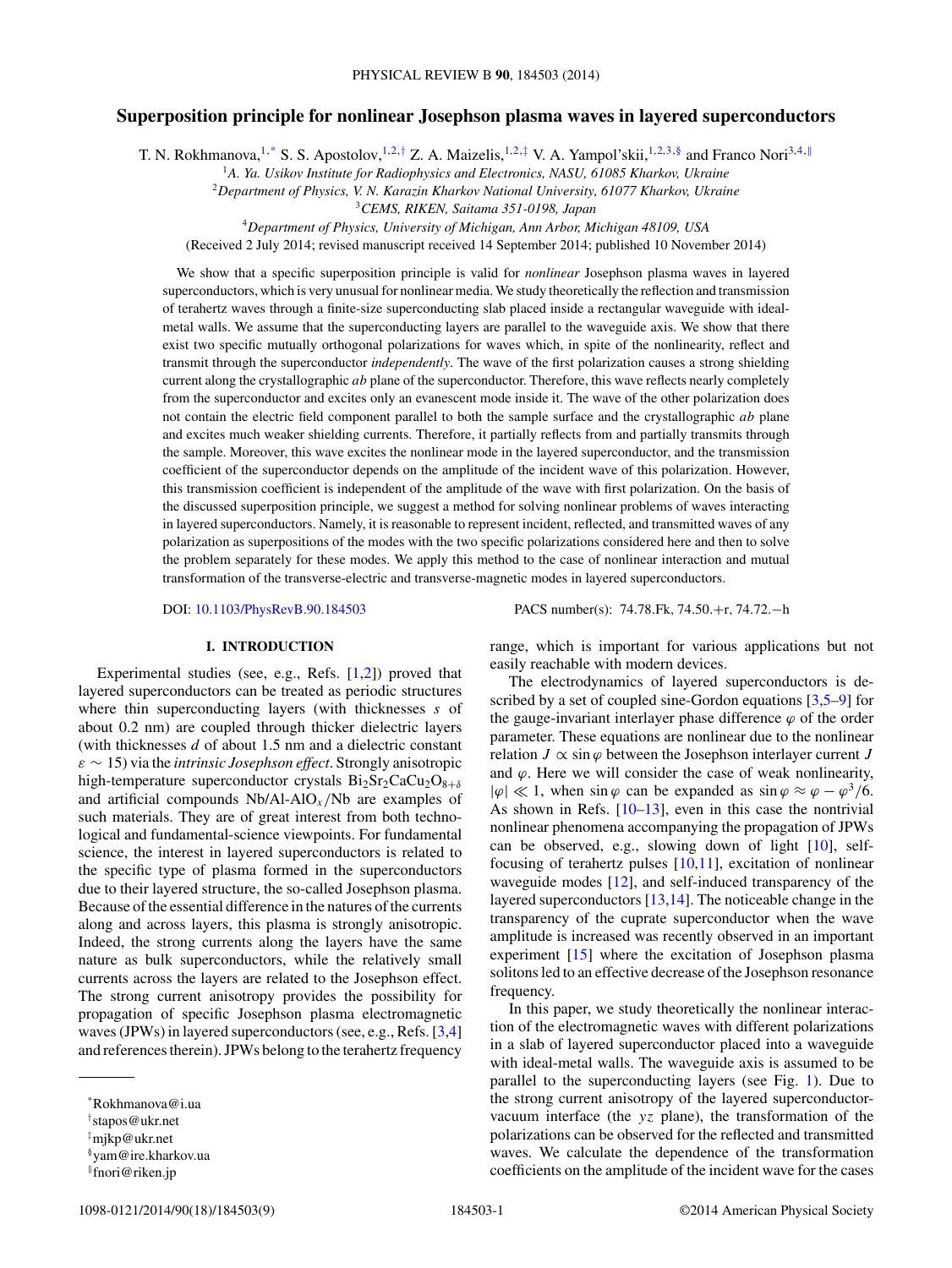<span id="page-1-0"></span>

FIG. 1. (Color online) Schematic geometry for waves propagating in a waveguide along the superconducting layers. Note that here S and I stand for superconducting and insulator layers, respectively. The light pink translucent layer (cut off to show the sample inside) represents the walls of the waveguide.

when the transverse-magnetic (TM) mode transforms into the transverse-electric (TE) mode and vice versa.

The main result of our paper consists of revealing a specific superposition principle which is valid even in the *nonlinear* case. We introduce two special mutually orthogonal wave polarizations matched with the *y* axis, which is perpendicular to both the waveguide axis (*x* axis) and the crystallographic *c* axis of the layered superconductor (*z* axis). The magnetic field in the wave of the first polarization (called  $H_1$  polarization in this paper) and the electric field in the wave of the second polarization (called *E*<sup>⊥</sup> polarization) are perpendicular to the *y* axis. We show that, in the main order with respect to the anisotropy parameter, the waves of these polarizations interact with the layered superconductor *independently*. The incident wave of the *H*<sup>⊥</sup> polarization has the electric field component parallel to both the vacuum-superconductor interface and the crystallographic *ab* plane. This wave excites strong shielding currents along the layers, and therefore, it penetrates into the sample over a short length in the form of an evanescent wave and reflects almost completely from the superconductor. At the same time, the wave of the  $E_{\perp}$  polarization does not contain the electric field component parallel to both the sample surface and the crystallographic *ab* plane. Therefore, the shielding currents flow along only the *c* axis, and they are relatively small in this case. Therefore, the wave of the  $E_{\perp}$  polarization can propagate in a layered superconductor and penetrates over long distances. This wave partially reflects from and partially transmits through the sample. We show that, in spite of the nonlinearity, the  $H_{\perp}$  and  $E_{\perp}$  waves do not practically interact. Therefore, to study the reflection and transmission of the TE and TM incident waves (or the waves of any other polarization), we can perform the following steps:

(1) Express the incident wave as the *superposition* of two modes of  $H_{\perp}$  and  $E_{\perp}$  polarizations.

(2) Study the reflection and transmission of these modes *separately*.

(3) Represent the reflected and transmitted fields of the *H*<sup>⊥</sup> and  $E_{\perp}$  modes as superpositions of the TE and TM modes.

This paper is organized as follows. In the next section, we derive the electromagnetic fields in the vacuum and in the layered superconductor and justify the superposition principle for the waves with  $H_{\perp}$  and  $E_{\perp}$  polarizations. In Sec. [III,](#page-4-0) we study the nonlinear reflection and transmission of the *E*<sup>⊥</sup> waves through the slabs of layered superconductors. In Sec. [IV,](#page-5-0) we apply the revealed superposition principle for the cases of the incidence of the TE and TM waves. In Sec. [V,](#page-7-0) we summarize the results obtained in the paper.

## **II. ELECTROMAGNETIC FIELD DISTRIBUTION**

#### **A. Geometry of the problem**

Consider a waveguide of lateral sizes  $L_y$  and  $L_z$  with a sample of a layered superconductor of length *D* inside of it (see Fig. 1). The coordinate system is chosen in such a way that the crystallographic *ab* plane of the layered superconductor coincides with the *xy* plane, and the *c* axis is along the *z* axis. An electromagnetic mode of frequency *ω* propagates in the waveguide along the *x* axis, which is parallel to the superconducting layers. The incident wave partly reflects from the layered superconductor and partly transmits through it, as is shown schematically in Fig. 1.

The electric  $\vec{E}(\vec{r},t)$  and magnetic  $\vec{H}(\vec{r},t)$  fields in the waveguide can be expressed via the vector potential  $\vec{A}(\vec{r},t)$ by the usual equations,

$$
\vec{H}(\vec{r},t) = \text{rot}[\vec{A}(\vec{r},t)], \quad \vec{E}(\vec{r},t) = -\frac{1}{c} \frac{\partial \vec{A}(\vec{r},t)}{\partial t}.
$$
 (1)

The scalar potential is assumed to be equal to zero.

Using the boundary conditions (the tangential components of the electric field are zero on the waveguide walls), we present the components of the vector potential in the following form:

$$
A_x(\vec{r},t) = A_x(x,t)\sin(k_y y)\sin(k_z z),
$$
  
\n
$$
A_y(\vec{r},t) = A_y(x,t)\cos(k_y y)\sin(k_z z),
$$
  
\n
$$
A_z(\vec{r},t) = A_z(x,t)\sin(k_y y)\cos(k_z z),
$$
\n(2)

where  $k_y = \pi n_y/L_y$ ,  $k_z = \pi n_z/L_z$ ;  $n_y$  and  $n_z$  are positive integer numbers that define the propagating mode in the waveguide.

#### **B. Electromagnetic field in the vacuum**

The electromagnetic field in the vacuum can be presented as a superposition of waves of the  $H_{\perp}$  and  $E_{\perp}$  polarizations. In the  $H_{\perp}$ -polarized wave, the magnetic field is perpendicular to the *y* axis,

$$
\vec{E}^{(1)} = \left\{ E_x^{(1)}, E_y^{(1)}, E_z^{(1)} \right\}, \quad \vec{H}^{(1)} = \left\{ H_x^{(1)}, 0, H_z^{(1)} \right\}, \quad (3)
$$

whereas the electric field is orthogonal to the *y* axis in the wave of the  $E_{\perp}$  polarization,

$$
\vec{E}^{(2)} = \left\{ E_x^{(2)}, 0, E_z^{(2)} \right\}, \quad \vec{H}^{(2)} = \left\{ H_x^{(2)}, H_y^{(2)}, H_z^{(2)} \right\}. \tag{4}
$$

Hereafter, the superscripts (1) and (2) denote the  $H_1$  and  $E_1$ polarizations, respectively.

The incident and reflected modes of the *H*<sup>⊥</sup> and *E*<sup>⊥</sup> polarizations propagate in the vacuum region *x <* 0. The Maxwell equations give the following expressions for the amplitudes  $\mathcal{\vec{A}}_{inc}(x,t)$  of the vector potential of the incident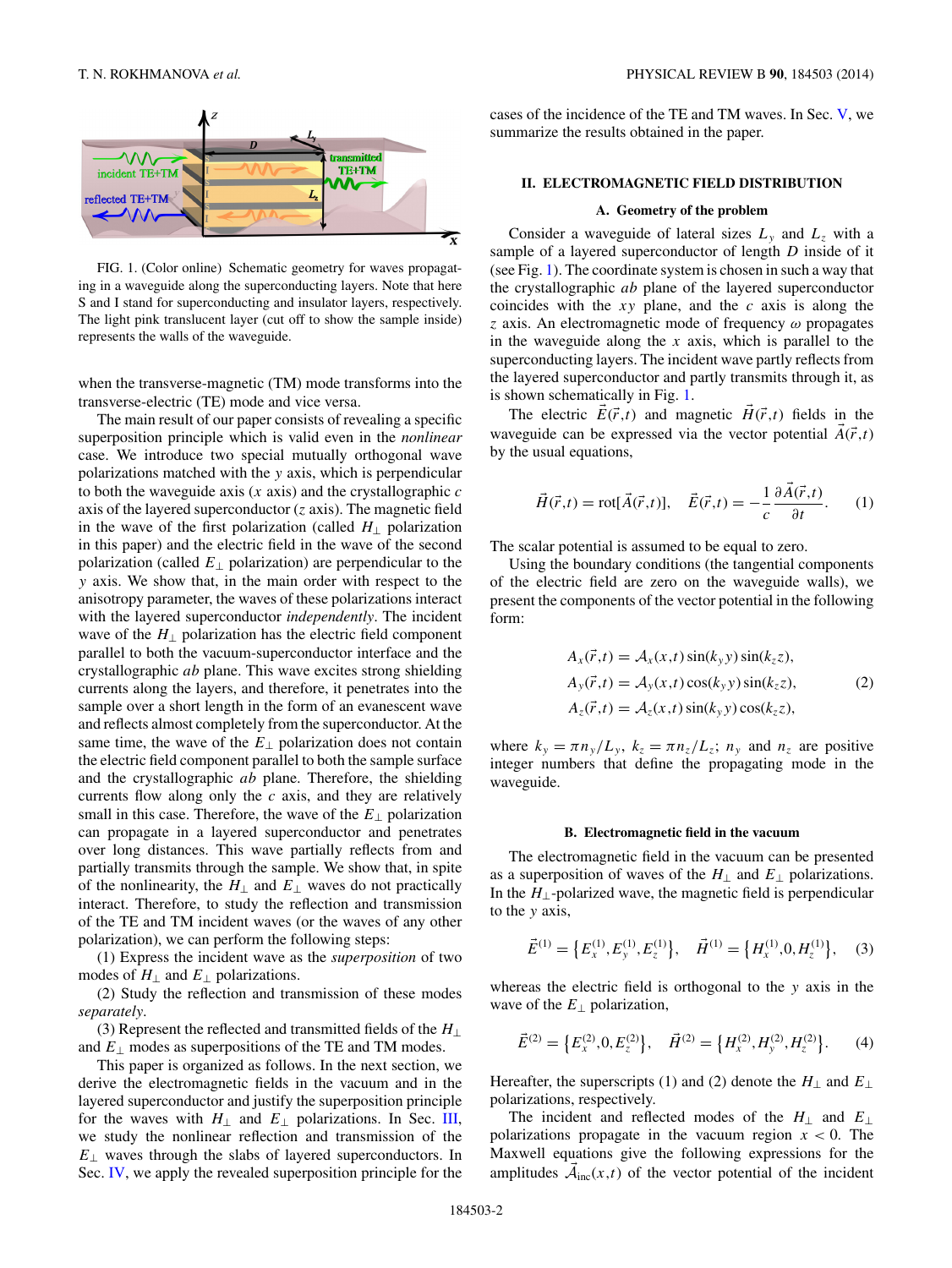<span id="page-2-0"></span>wave:

$$
\mathcal{A}_{x \text{ inc}}(x,t) = -H_{\text{inc}}^{(1)} \frac{k_x k_y}{k^3} \sin (k_x x - \omega t + \phi_{\text{inc}}^{(1)}) \n- H_{\text{inc}}^{(2)} \frac{k_z}{k^2} \sin (k_x x - \omega t + \phi_{\text{inc}}^{(2)}), \n\mathcal{A}_{y \text{ inc}}(x,t) = -H_{\text{inc}}^{(1)} \frac{k^2 - k_y^2}{k^3} \cos (k_x x - \omega t + \phi_{\text{inc}}^{(1)}),
$$
 (5)  
\n
$$
\mathcal{A}_{z \text{ inc}}(x,t) = H_{\text{inc}}^{(1)} \frac{k_y k_z}{k^3} \cos (k_x x - \omega t + \phi_{\text{inc}}^{(1)}) \n- H_{\text{inc}}^{(2)} \frac{k_x}{k^2} \cos (k_x x - \omega t + \phi_{\text{inc}}^{(2)}),
$$

where  $H_{\text{inc}}^{(1)}$ ,  $\phi_{\text{inc}}^{(1)}$ ,  $H_{\text{inc}}^{(2)}$ , and  $\phi_{\text{inc}}^{(2)}$  are the amplitudes and phases of the magnetic field for the incident waves of the *H*<sup>⊥</sup> and *E*<sup>⊥</sup> polarizations.

Similar expressions can be written for the vector potential of the reflected waves,

$$
\mathcal{A}_{x \text{ ref}}(x, t) = -H_{\text{ref}}^{(1)} \frac{k_x k_y}{k^3} \sin (k_x x + \omega t - \phi_{\text{ref}}^{(1)}) \n+ H_{\text{ref}}^{(2)} \frac{k_z}{k^2} \sin (k_x x + \omega t - \phi_{\text{ref}}^{(2)}), \n\mathcal{A}_{y \text{ref}}(x, t) = -H_{\text{ref}}^{(1)} \frac{k^2 - k_y^2}{k^3} \cos (k_x x + \omega t - \phi_{\text{ref}}^{(1)}),
$$
(6)

$$
A_{z \text{ ref}}(x,t) = H_{\text{ref}}^{(1)} \frac{k_y k_z}{k^3} \cos (k_x x + \omega t - \phi_{\text{ref}}^{(1)}) + H_{\text{ref}}^{(2)} \frac{k_x}{k^2} \cos (k_x x + \omega t - \phi_{\text{ref}}^{(2)}),
$$

where  $H_{\text{ref}}^{(1)}$ ,  $\phi_{\text{ref}}^{(1)}$ ,  $H_{\text{ref}}^{(2)}$ , and  $\phi_{\text{ref}}^{(2)}$  are the amplitudes and phases of the magnetic field for the reflected waves of the *H*<sup>⊥</sup> and *E*<sup>⊥</sup> polarizations.

In the second vacuum region, at  $x > D$ , the transmitted waves of the  $H_{\perp}$  and  $E_{\perp}$  polarizations propagate. Their vector potential can be written as

$$
\mathcal{A}_{x \text{tr}}(x,t) = -H_{\text{tr}}^{(1)} \frac{k_x k_y}{k^3} \sin \left[ k_x (x - D) - \omega t + \phi_{\text{tr}}^{(1)} \right] \n- H_{\text{tr}}^{(2)} \frac{k_z}{k^2} \sin \left[ k_x (x - D) - \omega t + \phi_{\text{tr}}^{(2)} \right],
$$
\n
$$
\mathcal{A}_{y \text{tr}}(x,t) = -H_{\text{tr}}^{(1)} \frac{k^2 - k_y^2}{k^3} \n\times \cos \left[ k_x (x - D) - \omega t + \phi_{\text{tr}}^{(1)} \right],
$$
\n(7)

$$
\mathcal{A}_{z \text{ tr}}(x,t) = H_{\text{tr}}^{(1)} \frac{k_y k_z}{k^3} \cos \left[ k_x (x - D) - \omega t + \phi_{\text{tr}}^{(1)} \right] - H_{\text{tr}}^{(2)} \frac{k_x}{k^2} \cos \left[ k_x (x - D) - \omega t + \phi_{\text{tr}}^{(2)} \right].
$$

where  $H_{tr}^{(1)}$ ,  $\phi_{tr}^{(1)}$ ,  $H_{tr}^{(2)}$ , and  $\phi_{tr}^{(2)}$  are the amplitudes and phases of the magnetic field for the transmitted waves of the *H*<sup>⊥</sup> and *E*<sup>⊥</sup> polarizations.

#### **C. Electromagnetic field in the layered superconductor**

The electromagnetic field in the layered superconductor is defined by the distribution  $\varphi(\vec{r},t)$  of the interlayer gaugeinvariant phase difference of the order parameter. This phase difference is governed by a set of coupled sine-Gordon equations [\[3,5–9\]](#page-7-0). Although this set does not take into account some important features of the cuprate high-temperature superconductors (e.g., the *d*-wave pairing), it describes properly the propagation of the electromagnetic waves in layered superconductors and allows important predictions. For instance, a way to produce coherent terahertz radiation was proposed in Ref. [\[16\]](#page-8-0) on the basis of the coupled sine-Gordon equations and was then realized in the experiment [\[17\]](#page-8-0).

In the continuum limit, the coupled sine-Gordon equations reduce to

$$
\left(1 - \lambda_{ab}^2 \frac{\partial^2}{\partial z^2}\right) \left(\frac{1}{\omega_J^2} \frac{\partial^2 \varphi}{\partial t^2} + \sin \varphi\right) - \lambda_c^2 \left(\frac{\partial^2 \varphi}{\partial x^2} + \frac{\partial^2 \varphi}{\partial y^2}\right) = 0.
$$
\n(8)

Here  $\lambda_{ab}$  and  $\lambda_c = c/\omega_J \varepsilon^{1/2}$  are the London penetration depths across and along the layers, respectively,  $\omega_J =$  $(8\pi e d J_c/\hbar \varepsilon)^{1/2}$  is the Josephson plasma frequency,  $J_c$  is the maximal Josephson current density, and *e* is the elementary charge. We do not take into account the relaxation terms since they are small at low temperatures and do not play an essential role in the phenomena considered here.

Note that the component  $E<sub>z</sub>$  of the electric field causes the breakdown of the electroneutrality of the superconducting layers and results in an additional so-called capacitive interlayer coupling. However, this coupling does not affect the propagation of the Josephson plasma waves along the waveguide and can safely be neglected because of the smallness of the parameter  $\alpha = R_D^2 \varepsilon / s d$ . Here  $R_D$  is the Debye length for a charge in the superconductor. In this case, the gauge of the vector potential can be chosen in such a way that the order parameter is real and the gauge-invariant phase difference  $\varphi$  is related to the *z* component of the vector potential by a simple expression (see, e.g., Ref. [\[7\]](#page-7-0)):

$$
A_z = -\frac{\Phi_0}{2\pi d}\varphi,\tag{9}
$$

where  $\Phi_0 = \pi c \hbar/e$  is the magnetic flux quantum.

Note that Eq. (8) can be obtained from the more general wave equation,

grad div
$$
\vec{A} - \Delta \vec{A} = -\frac{\varepsilon}{c^2} \frac{\partial^2 \vec{A}}{\partial t^2} + \frac{4\pi}{c} \vec{J},
$$
 (10)

with the current components

$$
J_x = -\frac{c}{4\pi\lambda_{ab}^2} A_x, \quad J_y = -\frac{c}{4\pi\lambda_{ab}^2} A_y,\tag{11}
$$

and

$$
J_z = J_c \sin \varphi = -J_c \sin \left(\frac{2\pi d}{\Phi_0} A_z\right).
$$
 (12)

Indeed, excluding  $A_x$  and  $A_y$  from Eq. (10) and using Eqs. (11) and  $(12)$ , we derive Eq.  $(8)$ .

Relations  $(1)$ ,  $(10)$ ,  $(11)$ , and  $(12)$  represent a complete set of equations for finding the electromagnetic field in the layered superconductor in the continual limit. We will use it to study the propagation of weakly nonlinear JPWs with  $|\varphi| \ll 1$ when the density of the Josephson current can be presented as  $J_c(\varphi - \varphi^3/6)$ . It is important to emphasize that strongly nonlinear phenomena can be observed in the propagation of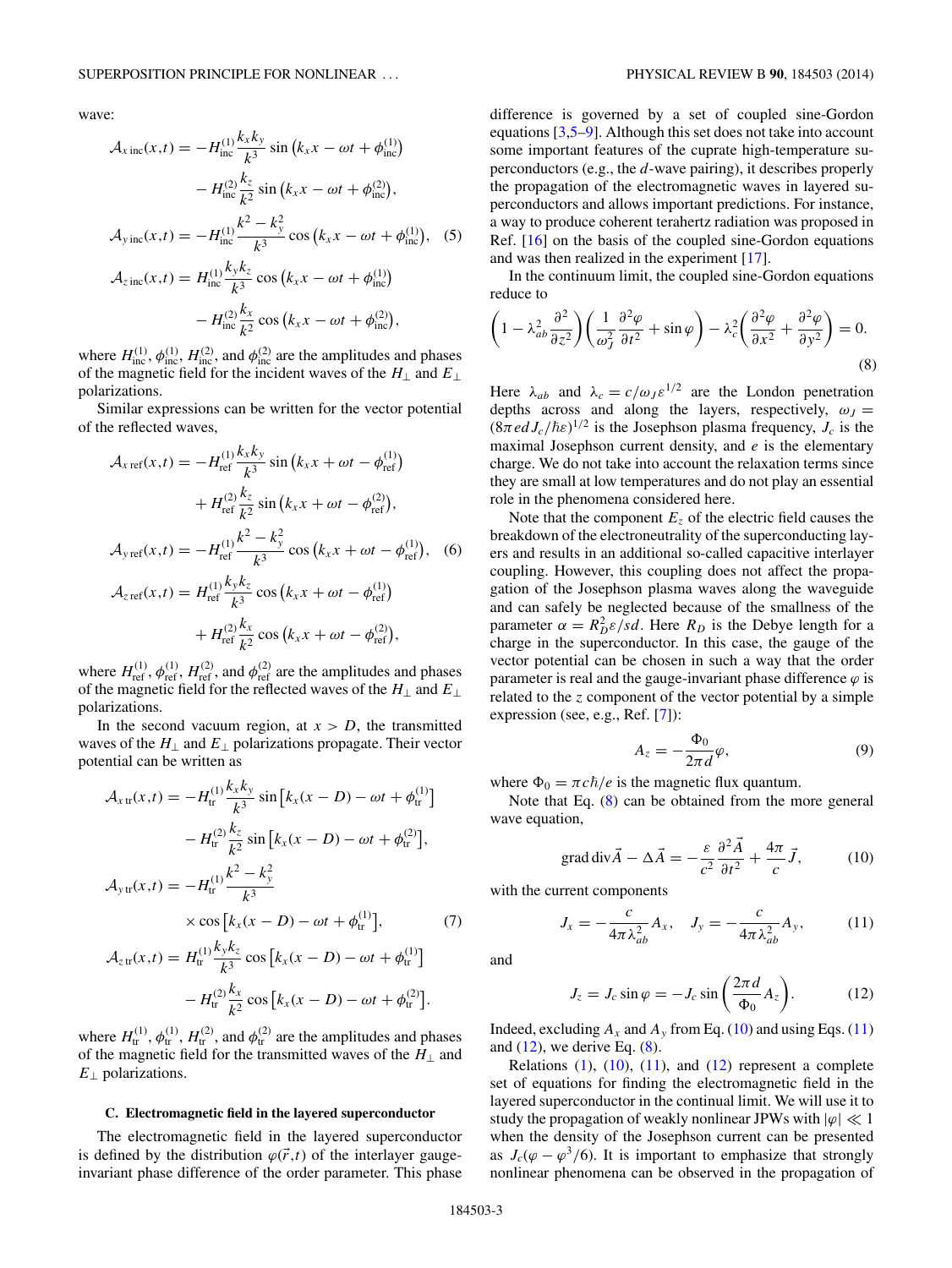<span id="page-3-0"></span>the JPWs even in the low-amplitude case, at  $|\varphi| \ll 1$ , if the wave frequency is close to the cutoff frequency  $\omega_{\text{cut}}$  (see Refs.  $[10-13]$  $[10-13]$ ). Here  $\omega_{\text{cut}}$  is the minimum frequency of the linear JPWs that can propagate in the layered superconductor.

It is convenient to represent the electromagnetic field inside of a layered superconductor as the sum of waves with so-called *ordinary* and *extraordinary* polarizations. The electric field in the ordinary wave is perpendicular to the *z* axis. Hence, the phase difference  $\varphi$  and the  $A_z$  component of the vector potential are equal to zero for this wave. Thus, the ordinary wave does not produce a current along the *z* axis, and therefore, this mode is always *linear*. Taking into account that  $A_z = 0$ , one can solve Eq.  $(10)$  and obtain the components of the vector potential for the ordinary modes,

$$
\mathcal{A}_{x}^{\text{ord}} = \frac{k_{y}}{k^{2}} [e^{-p_{x}x} H_{-}^{\text{ord}} \sin(\omega t - \phi_{-}^{\text{ord}}) \n+ e^{p_{x}(x-D)} H_{+}^{\text{ord}} \sin(\omega t - \phi_{+}^{\text{ord}})],
$$
\n
$$
\mathcal{A}_{y}^{\text{ord}} = \frac{p_{x}}{k^{2}} [e^{-p_{x}x} H_{-}^{\text{ord}} \sin(\omega t - \phi_{-}^{\text{ord}}) \n- e^{p_{x}(x-D)} H_{+}^{\text{ord}} \sin(\omega t - \phi_{+}^{\text{ord}})],
$$
\n(13)\n
$$
\mathcal{A}_{z}^{\text{ord}} = 0,
$$

where  $H_-^{\text{ord}}, \phi_-^{\text{ord}}, H_+^{\text{ord}},$  and  $\phi_+^{\text{ord}}$  are the amplitudes and phases of the decreasing and increasing evanescent fields inside the superconductor,  $p_x = \lambda_{ab}^{-1}$ .

The extraordinary polarization is perpendicular to the ordinary one, and the magnetic field in the wave of this polarization is perpendicular to the *z* axis. This mode exhibits the *nonlinear* properties of the Josephson plasma. We seek *Az* in the form of a wave with *x*-dependent amplitude  $a(x)$  and phase  $\eta(x)$ ,

$$
\mathcal{A}_z^{\text{ext}} = \mathcal{H}_0 \tilde{\Omega} \lambda_c a(x) \sin[\omega t - \eta(x)],\tag{14}
$$

with

$$
\mathcal{H}_0 = \frac{4\sqrt{2}}{3\pi} \frac{\Phi_0}{d\lambda_c}, \quad \tilde{\Omega} = \left| \Omega^2 - \Omega_{\text{cut}}^2 \right|^{1/2}, \quad \Omega = \frac{\omega}{\omega_J}.
$$
 (15)

The cutoff frequency  $\Omega_{\text{cut}}$  is the minimum frequency of the linear extraordinary JPW which can propagate in the layered superconductor,

$$
\Omega_{\rm cut} = \left(1 + \frac{k_y^2 \lambda_c^2}{1 + \lambda_{ab} k_z^2}\right)^{1/2}.
$$
 (16)

Introducing the dimensionless coordinate and the normalized length of the sample,

$$
\xi = \frac{x}{\lambda_c} \tilde{\Omega}, \quad \delta = \frac{D}{\lambda_c} \tilde{\Omega}, \tag{17}
$$

and substituting Eq.  $(14)$  into Eq.  $(10)$ , one can obtain the other components of the vector potential for the extraordinary modes,

$$
\mathcal{A}_{x}^{\text{ext}} = \mathcal{H}_{0} \tilde{\Omega}^{2} \lambda_{ab}^{2} k_{z} [a \sin(\omega t - \eta)]',
$$
  

$$
\mathcal{A}_{y}^{\text{ext}} = \mathcal{H}_{0} \tilde{\Omega} \lambda_{ab}^{2} \lambda_{c} k_{y} k_{z} a \sin(\omega t - \eta),
$$
 (18)

and two differential equations for the functions  $\eta(\xi)$  and  $a(\xi)$ ,

$$
(a2 \eta')' = 0, \quad a'' = -\sigma a - a3 + a \eta'2.
$$
 (19)

Here  $\sigma = \text{sgn}(\Omega - \Omega_{\text{cut}})$ , and the prime denotes derivation over *ξ* . Note that Eq. (19) coincides with equations derived and analyzed in Ref. [\[14\]](#page-8-0) for the case of the nonlinear propagation of the purely extraordinary wave with  $k_z = 0$ . The only difference is in the definition of the cutoff frequency  $\Omega_{\text{cut}}$  [see Eq. (16)]. Here we will use Eq. (19) for the numerical calculations of the electromagnetic field distribution in the more complicated case when both the ordinary and extraordinary waves with  $k_z \neq 0$  are excited in the layered superconductor.

## **D. Superposition principle**

Matching the tangential components of the electric and magnetic fields at both interfaces (at  $x = 0$  and  $x = D$ ) between the vacuum regions and the layered superconductor, we obtain two sets of equations. The boundary conditions at the interface  $x = 0$  give the equations

$$
\mu \left[ \tilde{h}_{\text{inc}}^{(1)} + \tilde{h}_{\text{ref}}^{(1)} \right] = i (k_x \lambda_c)^{-1} \alpha \gamma \tilde{h}_-^{\text{ord}} - i \gamma^2 a(0) e^{i \eta(0)}, \quad (20a)
$$

$$
\tilde{h}_{\text{inc}}^{(1)} + \tilde{h}_{\text{ref}}^{(1)} - \alpha \left[ \tilde{h}_{\text{inc}}^{(2)} - \tilde{h}_{\text{ref}}^{(2)} \right] = ia(0)e^{i\eta(0)},\tag{20b}
$$

$$
\mu[\tilde{h}_{\text{inc}}^{(2)} + \tilde{h}_{\text{ref}}^{(2)}] = \gamma^2 \tilde{h}_{-}^{\text{ord}} - \beta [a(\xi)e^{i\eta(\xi)}]_{\xi=0}',\tag{20c}
$$

$$
\alpha \left[ \tilde{h}_{\text{inc}}^{(1)} - \tilde{h}_{\text{ref}}^{(1)} \right] + \tilde{h}_{\text{inc}}^{(2)} + \tilde{h}_{\text{ref}}^{(2)} = -\tilde{h}_{-}^{\text{ord}}.
$$
 (20d)

Here we introduce the normalized amplitudes of the waves of *H*<sub>⊥</sub> and *E*<sub>⊥</sub> polarizations in the vacuum and of the ordinary waves in the layered superconductor,

$$
\tilde{h}_{\text{inc, ref, tr}}^{(1), (2)} = h_{\text{inc, ref, tr}}^{(1), (2)} \exp\left[i\phi_{\text{inc, ref, tr}}^{(1), (2)}\right],
$$
\n
$$
h_{\text{inc, ref, tr}}^{(1), (2)} = \frac{k_y k_z}{\mathcal{H}_0 k^3 \tilde{\Omega} \lambda_c} H_{\text{inc, ref, tr}}^{(1), (2)},
$$
\n
$$
\tilde{h}_{\pm}^{\text{ord}} = h_{\pm}^{\text{ord}} \exp(i\phi_{\pm}^{\text{ord}}),
$$
\n
$$
h_{\pm}^{\text{ord}} = \frac{H_{\pm}^{\text{ord}}}{\mathcal{H}_0 k^3 \tilde{\Omega} \lambda_c \lambda_{ab}^2},
$$
\n(21)

and the parameters

$$
\alpha = \frac{k k_x}{k_y k_z}, \quad \beta = \frac{\tilde{\Omega}}{k k_y k_z \lambda_c^3}, \quad \mu = \frac{k^2 - k_y^2}{k_y^2 k_z^2 \lambda_c^2}, \quad \gamma = \frac{\lambda_{ab}}{\lambda_c}.
$$
\n(22)

The boundary conditions at the interface  $x = D$  give the equations

$$
\mu \tilde{h}_{tr}^{(1)} = -i(k_x \lambda_c)^{-1} \alpha \gamma \tilde{h}_+^{\text{ord}} - i \gamma^2 a(\delta) e^{i\eta(\delta)}, \quad (23a)
$$

$$
\tilde{h}_{tr}^{(1)} - \alpha \tilde{h}_{tr}^{(2)} = i a(\delta) e^{i \eta(\delta)},\tag{23b}
$$

$$
\mu \tilde{h}_{tr}^{(2)} = \gamma^2 \tilde{h}_{+}^{\text{ord}} - \beta [a(\xi) e^{i\eta(\xi)}]_{\xi = \delta}^{\ell}, \tag{23c}
$$

$$
\alpha \tilde{h}_{tr}^{(1)} + \tilde{h}_{tr}^{(2)} = -\tilde{h}_{+}^{\text{ord}}.
$$
\n(23d)

Here we omit the terms with  $exp(-p_xD)$  because we assume that the sample length *D* is much larger than the London penetration depth  $\lambda_{ab}$ .

Since  $\gamma = \lambda_{ab}/\lambda_c \ll 1$ , the right-hand side of Eq. (20a) is relatively small. Therefore, in the main approximation with respect to the anisotropy parameter  $\gamma$ , we have

$$
\tilde{h}_{\text{ref}}^{(1)} \approx -\tilde{h}_{\text{inc}}^{(1)}.\tag{24}
$$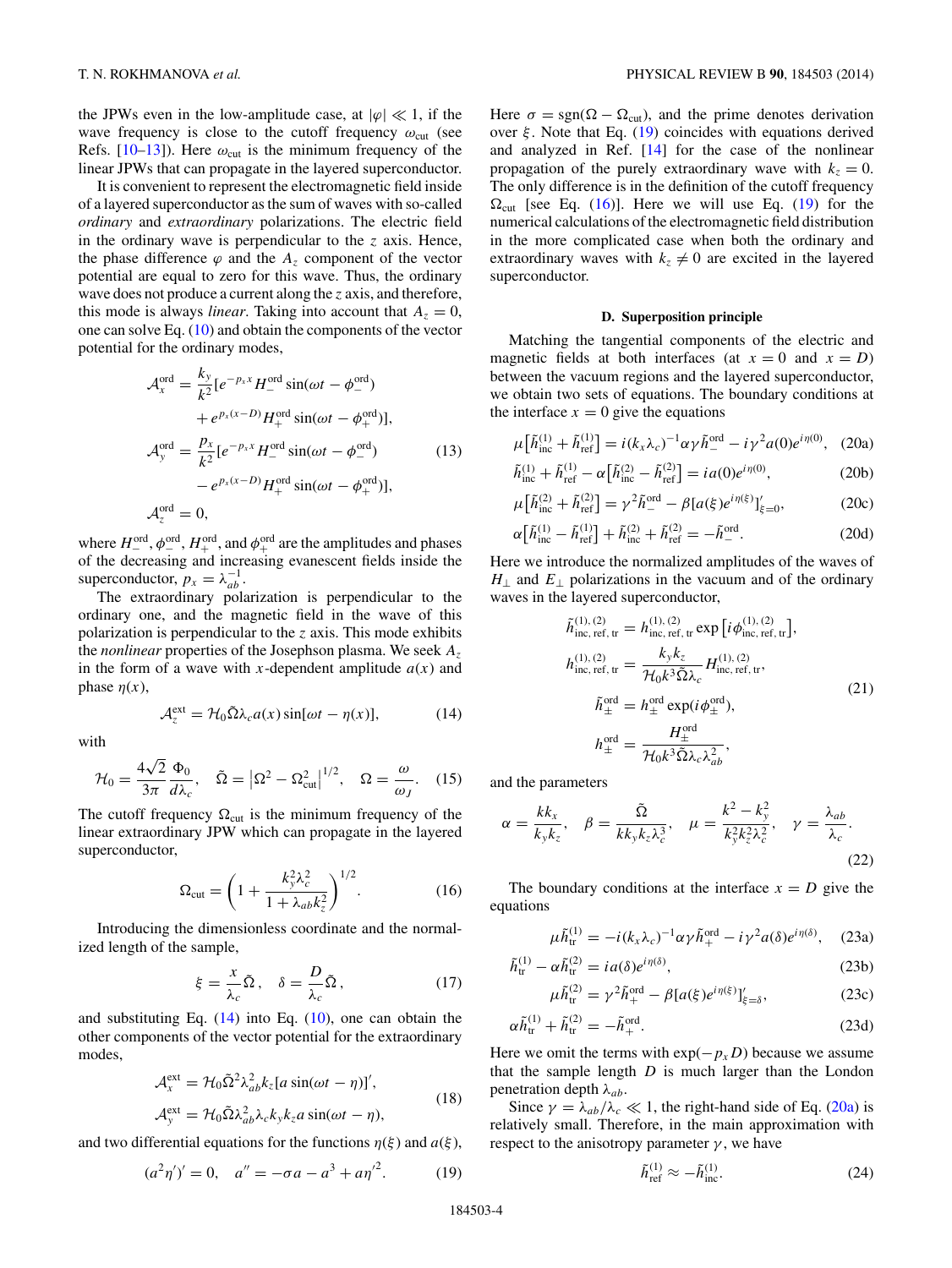<span id="page-4-0"></span>Correspondingly, Eq. [\(23a\)](#page-3-0) shows that the amplitude  $\tilde{h}_{tr}^{(1)}$ of the transmitted wave of the *H*<sup>⊥</sup> polarization is much less than the incident amplitude  $\tilde{h}^{(1)}_{\text{inc}}$ ,  $|\tilde{h}^{(1)}_{\text{tr}}/\tilde{h}^{(1)}_{\text{inc}}| \sim \gamma \ll 1$ . This means that the incident mode of the  $H_{\perp}$  polarization *nearly completely reflects* from the layered superconductor. Moreover, this behavior of the *H*⊥-polarized wave does not depend on the presence of the orthogonal mode with the *E*<sup>⊥</sup> polarization.

In the main approximation with respect to  $\gamma$ , relations  $(20b)$ ,  $(20c)$ ,  $(23b)$ , and  $(23c)$  give the following equations, which describe the reflection and transmission of the wave with the  $E_{\perp}$  polarization:

$$
-\alpha(\tilde{h}_{\text{inc}}^{(2)} - \tilde{h}_{\text{ref}}^{(2)}) = ia(0)e^{i\eta(0)},\tag{25a}
$$

$$
\mu(\tilde{h}_{\text{inc}}^{(2)} + \tilde{h}_{\text{ref}}^{(2)}) = -\beta e^{i\eta(0)} [a'(0) + i a(0)\eta'(0)], \quad (25b)
$$

$$
-\alpha \tilde{h}_{tr}^{(2)} = i a(\delta) e^{i \eta(\delta)}, \qquad (25c)
$$

$$
\mu \tilde{h}_{tr}^{(2)} = -\beta e^{i\eta(\delta)} [a'(\delta) + i a(\delta)\eta'(\delta)].
$$
 (25d)

This set of equations, as well as Eq. [\(19\)](#page-3-0), does not contain the parameters of the  $H_{\perp}$ -polarized wave. This means that the reflection and transmission of the wave with the *E*<sup>⊥</sup> polarization do not depend on the presence of the mode of the  $H_{\perp}$  polarization. Thus, we have shown that, in the main approximation with respect to the anisotropy parameter  $\gamma$ , the modes of the  $H_{\perp}$  and  $E_{\perp}$  polarizations reflect from and transmit through the layered superconductor independently of each other. This means that the superposition principle for these specific modes works even in the strongly nonlinear regime.

After calculating the reflected and transmitted amplitudes for the modes of the  $H_{\perp}$  and  $E_{\perp}$  polarizations, we can use Eqs. [\(20d\)](#page-3-0) and [\(23d\)](#page-3-0) to determine the amplitudes  $\tilde{h}^{\text{ord}}_{-}$  and  $\tilde{h}^{\text{ord}}_{+}$ of the ordinary modes in the layered superconductor.

In order to illustrate the superposition principle, we solve three problems of reflection and transmission of the incident waves: the incident mode has only  $H_{\perp}$  polarization, with  $h_{\text{inc}}^{(1)} =$ 2; the incident mode has only  $E_{\perp}$  polarization, with  $h_{\text{inc}}^{(2)} = 2$ ; and the incident mode is a superposition of the waves with  $H_{\perp}$ and  $E_{\perp}$  polarizations, with  $h_{\text{inc}}^{(1)} = h_{\text{inc}}^{(2)} = 2$ . Figure 2 shows the distribution of the normalized characteristic amplitude  $\bar{W}$  of the electromagnetic field inside the waveguide for these three cases,

$$
\bar{W} = \frac{k_y k_z}{\mathcal{H}_0 k^3 \tilde{\Omega} \lambda_c} \sqrt{\langle |\vec{E}(\vec{r},t)|^2 + |\vec{H}(\vec{r},t)|^2 \rangle_t},\qquad(26)
$$

where  $\langle \cdots \rangle_t$  denotes averaging over time *t*.

As seen in Fig.  $2(a)$ , the wave with *H*<sub>⊥</sub> polarization completely reflects from the sample of the layered superconductor and does not excite a propagating mode inside it. Only the evanescent mode, which decays in a very narrow region near the surface of the sample, exists. Hence, there is also no transmitted wave. The wave with  $E_{\perp}$  polarization [Fig. 2(b)] partly reflects from the layered superconductor and partly transmits through it. When we apply the mix of the waves with *H*<sub>⊥</sub> and *E*<sub>⊥</sub> polarizations with the same amplitudes [Fig. 2(c)], the field distribution in the superconductor and in the right vacuum region is the same as in Fig.  $2(b)$ . This demonstrates

# Normalized amplitude of electromagnetic field  $_{2.1}$

 $\Omega$ 



FIG. 2. (Color online) Spatial distribution (over coordinates *x* and *y* at  $z = L_z/3$  of the normalized amplitude  $\bar{W}$  of electromagnetic field, Eq.  $(26)$ , inside the waveguide.  $(a)$ ,  $(b)$ , and  $(c)$  correspond to the cases when the incident wave has only  $H_{\perp}$  polarization, only  $E_{\perp}$ polarization, and a mix of *H*<sup>⊥</sup> and *E*<sup>⊥</sup> polarizations, respectively. (a)  $h_{\text{inc}}^{(1)} = 2$ ,  $h_{\text{inc}}^{(2)} = 0$ ; (b)  $h_{\text{inc}}^{(1)} = 0$ ,  $h_{\text{inc}}^{(2)} = 2$ ; (c)  $h_{\text{inc}}^{(1)} = h_{\text{inc}}^{(2)} = 2$ . The color determines the value of the amplitude. The vertical straight lines show the edges of the superconducting sample. The parameters used here are  $\tilde{\Omega} = 0.1$ ,  $\sigma = -1$ ,  $D = 15\lambda_c$ ,  $L_y = L_z = 0.1$  cm,  $n_y = n_z = 1$ ,  $\phi_{\text{inc}}^{(1)} = \phi_{\text{inc}}^{(2)} = 0$ ,  $\lambda_c = 4 \times 10^{-3}$  cm,  $\lambda_{ab} = 2000$  Å,  $\omega_J/2\pi = 0.3$  THz.

that the modes with  $H_{\perp}$  and  $E_{\perp}$  polarizations do not interact with each other and can be treated independently.

## **III. TRANSMISSION AND REFLECTION OF THE** *E***⊥-POLARIZED WAVES**

In this section, we consider the nonlinear phenomena in the reflection and transmission of the *E*⊥-polarized waves through the sample of the layered superconductor placed inside the waveguide. Using Eqs.  $(19)$  and  $(25)$ , we can calculate the amplitudes of the reflected and transmitted waves. Excluding *η*' from these equations, we derive the explicit expressions for the phase trajectories  $a'(a)$ ,

$$
a'^{2}(a) = \sigma[a^{2}(\delta) - a^{2}] + \frac{1}{2}[a^{4}(\delta) - a^{4}] + \frac{a^{4}(\delta)}{(\alpha\beta/\mu)^{2}}[a^{-2}(\delta) - a^{-2}].
$$
 (27)

These phase trajectories were studied numerically in Ref. [\[14\]](#page-8-0) for the specific case when  $k<sub>z</sub> = 0$ . Here we recall that there exists a special value of  $a(\delta) = a_{cr}$ , where the phase trajectory *a* (*a*) shrinks into a point. This point corresponds to the uniform spatial distribution of the amplitude  $a(\xi)$ , i.e.,  $a(\xi) = a_{cr}$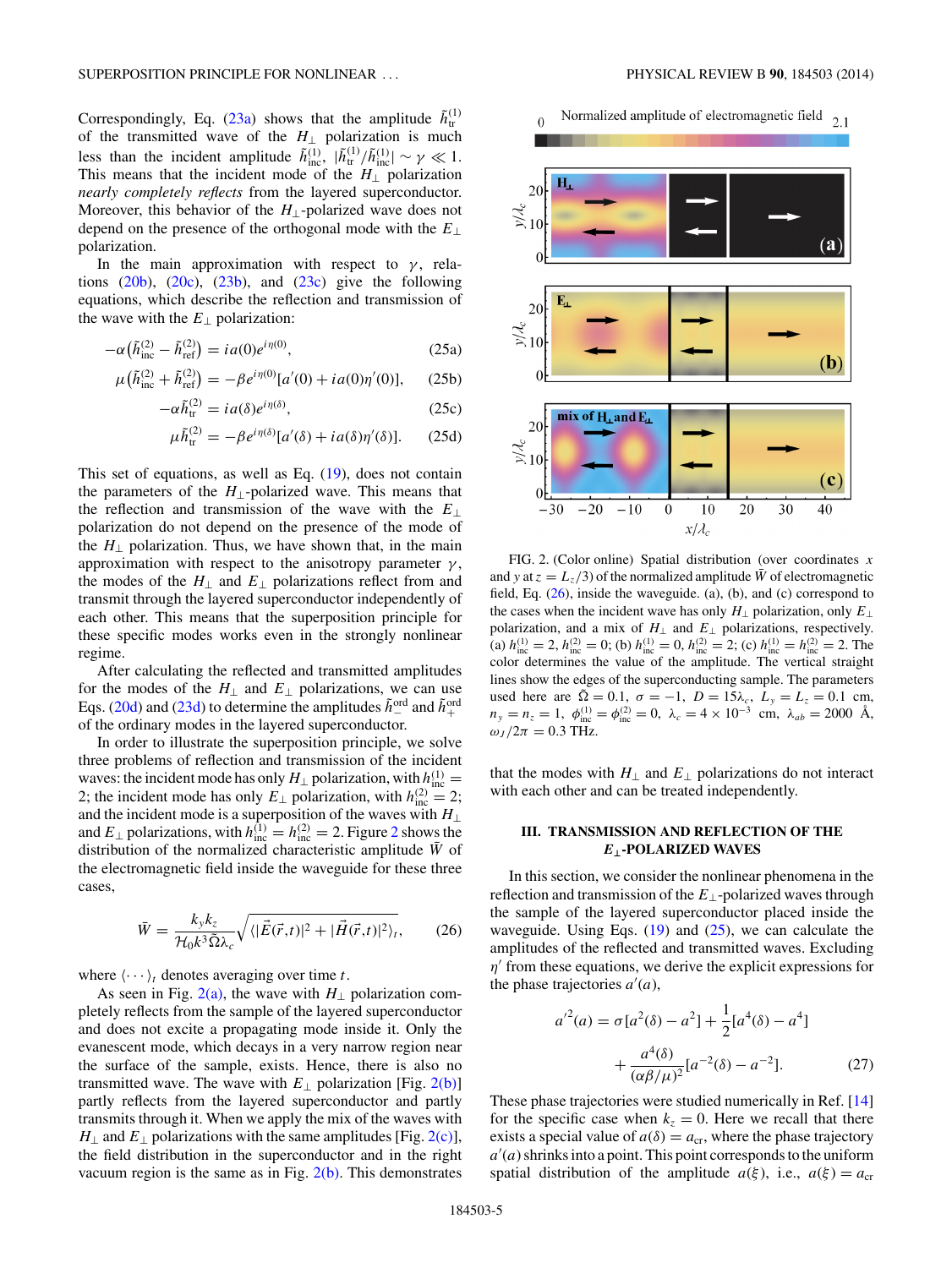<span id="page-5-0"></span>

FIG. 3. (Color online) Transmittance *T* vs the normalized amplitude  $H_{\text{inc}}^{(2)}/H_{\text{cr}}$  [see Eq. (28)] of the incident  $E_{\perp}$ -polarized wave.  $T(H_{\text{inc}}^{(2)}/H_{\text{cr}})$  curves are plotted for different sizes of the sample. The thick solid blue curve corresponds to  $L_y = L_z = 0.1$  cm,  $D = 30\lambda_c$  $(\delta = 3)$ ; the thin solid green curve is plotted for  $L_y = L_z = 0.3$  cm,  $D = 15\lambda_c$  ( $\delta = 1.5$ ); the thin dashed red curve corresponds to  $L<sub>y</sub> = L<sub>z</sub> = 0.1$  cm,  $D = 15\lambda_c$  ( $\delta = 1.5$ ). Other parameters are the same as in Fig. [2.](#page-4-0) The black dash-dotted curve is the envelope for all  $T(H_{\text{inc}}^{(2)}/H_{\text{cr}})$  curves. The inset shows the hysteresis of the  $T(H_{\text{inc}}^{(2)}/H_{\text{cr}})$ dependence when moving along the thick solid blue curve shown in the main panel. The red arrows on the bottom and pointing upward show movement along the  $T(H_{\text{inc}}^{(2)}/H_{\text{cr}})$  curve as amplitude  $H_{\text{inc}}^{(2)}$ increases. The black arrows on the right and pointing downward correspond to decreasing amplitude  $H_{\text{inc}}^{(2)}$ .

for all *ξ*. The uniform solution  $a(\xi) = a_{cr}$  occurs when the amplitude  $H_{\text{inc}}^{(2)}$  of the incident wave takes on a critical value  $H_{cr}$ 

$$
H_{\rm cr} = \mathcal{H}_0 \frac{k^2 \lambda_c}{k_x} \sqrt{\left[ \frac{(k^2 - k_y^2) \lambda_c}{k_x} \right]^2 + \frac{\omega_{\rm cut}^2 - \omega^2}{\omega_J^2}}.
$$
 (28)

In this case, according to Eqs.  $(19)$ , the phase *η* changes linearly with *ξ* . This means that the electromagnetic field inside the sample behaves similar to a linear wave propagating in only one direction (along the *x* axis in Fig. [1\)](#page-1-0), and there is no wave reflected from the boundary  $x = D$ . The superconducting slab is totally transparent in this case. Note that the phase trajectories for  $a < a_{cr}$  and  $a > a_{cr}$  correspond to the amplitudes  $H_{\text{inc}}^{(2)} < H_{\text{cr}}$  and  $H_{\text{inc}}^{(2)} > H_{\text{cr}}$ , respectively.

Figure 3 shows the dependence of the transmittance *T* on the amplitude  $H_{\text{inc}}^{(2)}$  (normalized to  $H_{\text{cr}}$ ) of the incident  $E_{\perp}$ polarized wave for different sizes of  $D$ ,  $L_x$ , and  $L_y$  of the superconducting sample. All the curves in the main panel of Fig. 3 have an oscillating structure so that the transmittance *T* tops the maximum value  $T = 1$  at different amplitudes of the incident wave. Besides the considered case  $H_{\text{inc}}^{(2)} = H_{\text{cr}}$ , the complete transmission of the sample  $(T = 1)$  occurs under conditions when the phase trajectories  $a'(a)$  represent closed loops with integer numbers of complete turns along them, i.e., for all cases when  $a(0) = a(\delta)$ . Physically, such conditions correspond to the cases when the sample length *D* is equal to the integer number of the wavelengths of the nonlinear mode.

All the  $T(H_{\text{inc}}^{(2)}/H_{\text{cr}})$  curves plotted in Fig. 3 for samples with different sizes  $L_x$ ,  $L_y$ , and *D* have the common envelope curve (the dash-dotted curve). The critical amplitude  $H_{\text{inc}}^{(2)} =$  $H_{cr}$  is the only point where all the curves and the envelope curve touch each other. It should be noted that the  $T(H_{\rm inc}^{(2)}/H_{\rm cr})$ dependence plotted for another frequency detuning ( $\omega - \omega_{\text{cut}}$ ) behaves similar to the curves shown in the main panel in Fig. 3, except with another envelope.

The dependence  $T(H_{\text{inc}}^{(2)}/H_{\text{cr}})$  has interesting hysteretic features. The inset in Fig. 3 shows a fragment of such a dependence. When increasing the amplitude  $H_{\text{inc}}^{(2)}$ , one should move along the bottom red arrow. When the right end point on this branch is reached, further movement along this branch is not possible. Increasing the incident wave amplitude results in a jump to the higher branch, along the upward-pointing red arrow. A similar jump occurs when the amplitude  $H_{\text{inc}}^{(2)}$ is decreased; see the black arrows on the right and pointing downward. At first the transmittance increases, but when the left end point on this branch is reached, a jump to the lower branch takes place.

#### **IV. TRANSMISSION AND REFLECTION OF THE TE AND TM MODES**

In this section, we study the nonlinear transmission, reflection, and mutual transformation of the TE and TM modes in the waveguide with a sample of layered superconductor. For the geometry shown in Fig. [1,](#page-1-0) the TE (TM) wave is defined as a mode with the electric (magnetic) field perpendicular to the *x* axis. The vector potential  $\vec{\mathcal{A}}_{\text{inc}}^{(\text{TE})}$  of the incident TE-polarized wave has the components

$$
\mathcal{A}_{x \text{ inc}}^{(\text{TE})} = 0,
$$
  
\n
$$
\mathcal{A}_{y \text{ inc}}^{(\text{TE})} = -H_{\text{inc}}^{(\text{TE})} \frac{k k_z}{k^3} \cos \left[ k_x x - \omega t + \phi_{\text{inc}}^{(\text{TE})} \right], \qquad (29)
$$
  
\n
$$
\mathcal{A}_{z \text{ inc}}^{(\text{TE})} = H_{\text{inc}}^{(\text{TE})} \frac{k k_y}{k^3} \cos \left[ k_x x - \omega t + \phi_{\text{inc}}^{(\text{TE})} \right],
$$

where  $H_{\text{inc}}^{(\text{TE})}$  and  $\phi_{\text{inc}}^{(\text{TE})}$  are the amplitude and phase of the magnetic field in this wave. For the incident TM-polarized wave with amplitude  $H_{\text{inc}}^{(\text{TM})}$  and phase  $\phi_{\text{inc}}^{(\text{TM})}$  of the magnetic field, we have

$$
\mathcal{A}_{\text{x inc}}^{(\text{TM})} = H_{\text{inc}}^{(\text{TM})} \frac{k^2 - k_x^2}{k^3} \sin \left[ k_x x - \omega t + \phi_{\text{inc}}^{(\text{TM})} \right],
$$
  
\n
$$
\mathcal{A}_{\text{y inc}}^{(\text{TM})} = H_{\text{inc}}^{(\text{TM})} \frac{k_x k_y}{k^3} \cos \left[ k_x x - \omega t + \phi_{\text{inc}}^{(\text{TM})} \right], \qquad (30)
$$
  
\n
$$
\mathcal{A}_{\text{z inc}}^{(\text{TM})} = H_{\text{inc}}^{(\text{TM})} \frac{k_x k_z}{k^3} \cos \left[ k_x x - \omega t + \phi_{\text{inc}}^{(\text{TM})} \right].
$$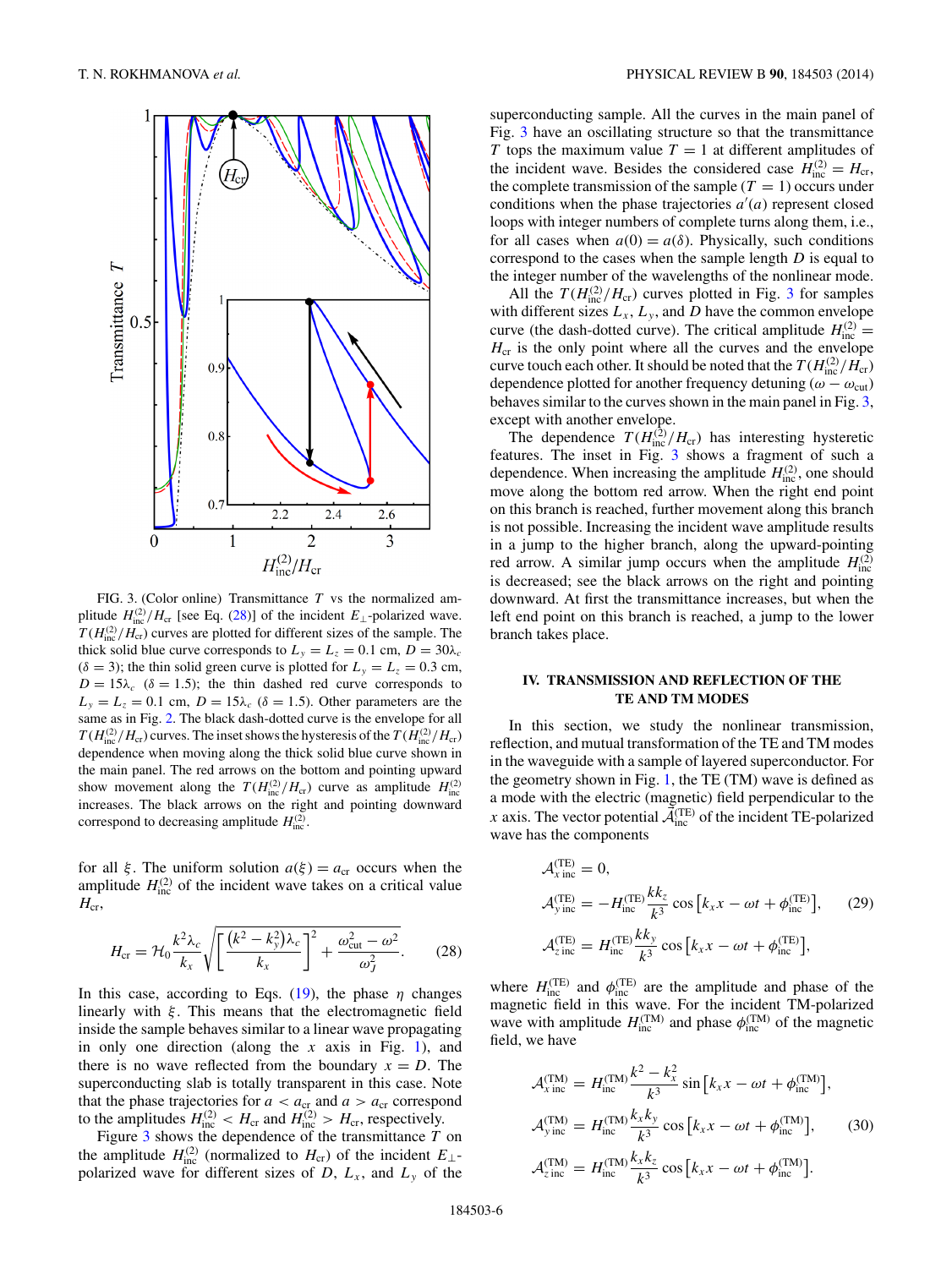The components of the vector potential for the reflected TE and TM modes can be written in a similar form,

$$
\mathcal{A}_{x \text{ ref}}^{(\text{TE})} = 0,
$$
\n
$$
\mathcal{A}_{y \text{ ref}}^{(\text{TE})} = -H_{\text{ref}}^{(\text{TE})} \frac{k k_z}{k^3} \cos \left[ k_x x + \omega t - \phi_{\text{ref}}^{(\text{TE})} \right], \qquad (31)
$$
\n
$$
\mathcal{A}_{z \text{ ref}}^{(\text{TE})} = H_{\text{ref}}^{(\text{TE})} \frac{k k_y}{k^3} \cos \left[ k_x x + \omega t - \phi_{\text{ref}}^{(\text{TE})} \right],
$$
\n
$$
\mathcal{A}_{x \text{ ref}}^{(\text{TM})} = -H_{\text{ref}}^{(\text{TM})} \frac{k^2 - k_x^2}{k^3} \sin \left[ k_x x + \omega t - \phi_{\text{ref}}^{(\text{TM})} \right],
$$
\n
$$
\mathcal{A}_{y \text{ ref}}^{(\text{TM})} = -H_{\text{ref}}^{(\text{TM})} \frac{k_x k_y}{k^3} \cos \left[ k_x x + \omega t - \phi_{\text{ref}}^{(\text{TM})} \right], \qquad (32)
$$

$$
\mathcal{A}_{z\text{ ref}}^{(\text{TM})} = -H_{\text{ref}}^{(\text{TM})} \frac{k_x k_z}{k^3} \cos \left[ k_x x + \omega t - \phi_{\text{ref}}^{(\text{TM})} \right].
$$

Finally, in the second vacuum region (for  $x > D$ ), only the transmitted wave exists. In this region, the components of vector potential can be written as

$$
\mathcal{A}_{x}^{(\text{TE})} = 0,
$$
\n
$$
\mathcal{A}_{y}^{(\text{TE})} = -H_{tr}^{(\text{TE})} \frac{k k_z}{k^3} \cos [k_x(x - D) - \omega t + \phi_{tr}^{(\text{TE})}], \quad (33)
$$
\n
$$
\mathcal{A}_{ztr}^{(\text{TE})} = H_{tr}^{(\text{TE})} \frac{k k_y}{k^3} \cos [k_x(x - D) - \omega t + \phi_{tr}^{(\text{TE})}],
$$
\n
$$
\mathcal{A}_{xtr}^{(\text{TM})} = H_{tr}^{(\text{TM})} \frac{k^2 - k_x^2}{k^3} \sin [k_x(x - D) - \omega t + \phi_{tr}^{(\text{TM})}],
$$
\n
$$
\mathcal{A}_{ytr}^{(\text{TM})} = H_{tr}^{(\text{TM})} \frac{k_x k_y}{k^3} \cos [k_x(x - D) - \omega t + \phi_{tr}^{(\text{TM})}], \quad (34)
$$
\n
$$
\mathcal{A}_{ztr}^{(\text{TM})} = H_{tr}^{(\text{TM})} \frac{k_x k_z}{k^3} \cos [k_x(x - D) - \omega t + \phi_{tr}^{(\text{TM})}].
$$

Evidently, the electromagnetic field of the TE and TM waves can be presented as superpositions of the *H*⊥- and *E*⊥ polarized waves. The analysis of Eqs.  $(5)-(7)$  $(5)-(7)$  $(5)-(7)$  and  $(29)-(34)$  $(29)-(34)$ gives the following expressions for the complex dimensionless amplitudes  $\tilde{h}^{\text{(TE)},\text{(TM)}}_{\text{inc, ref, tr}}$  of the incident, transmitted, and reflected TE and TM waves via the amplitudes  $\tilde{h}^{(1),(2)}_{\text{inc, ref, tr}}$  of the  $H_{\perp}$ - and *E*⊥-polarized waves:

$$
\tilde{h}_{\text{inc, tr}}^{(\text{TE})} = \frac{k k_z \tilde{h}_{\text{inc, tr}}^{(1)} - k_x k_y \tilde{h}_{\text{inc, tr}}^{(2)}}{k_y^2 + k_z^2}, \n\tilde{h}_{\text{inc, tr}}^{(\text{TM})} = -\frac{k_x k_y \tilde{h}_{\text{inc, tr}}^{(1)} + k k_z \tilde{h}_{\text{inc, tr}}^{(2)}}{k_y^2 + k_z^2},
$$
\n(35)

$$
\tilde{h}_{\text{ref}}^{(\text{TE})} = \frac{k k_z \tilde{h}_{\text{ref}}^{(1)} + k_x k_y \tilde{h}_{\text{ref}}^{(2)}}{k_y^2 + k_z^2}, \n\tilde{h}_{\text{ref}}^{(\text{TM})} = \frac{k_x k_y \tilde{h}_{\text{ref}}^{(1)} - k k_z \tilde{h}_{\text{ref}}^{(2)}}{k_y^2 + k_z^2}.
$$
\n(36)

Here  $\tilde{h}_{\text{inc, tr, ref}}^{(\text{TE}), (\text{TM})}$  is defined similar to Eq. [\(21\)](#page-3-0),

$$
\tilde{h}_{\text{inc, tr, ref}}^{(\text{TE}), (\text{TM})} = h_{\text{inc, tr, ref}}^{(\text{TE}), (\text{TM})} \exp\left[i\phi_{\text{inc, tr, ref}}^{(\text{TE}), (\text{TM})}\right],\tag{37}
$$

$$
h_{\rm inc,\,tr,\,ref}^{\rm (TE),\,(TM)}=\frac{k_yk_z}{\mathcal{H}_0k^3\tilde{\Omega}\lambda_c}H_{\rm inc,\,tr,\,ref}^{\rm (TE),\,(TM)}.
$$



FIG. 4. (Color online) (a) Reflectance  $R_{TE\rightarrow TE}$  (red solid line) and transformation coefficient  $R$ <sub>TE→TM</sub> (blue dashed line) vs the dimensionless amplitude  $h_{\text{inc}}^{\text{(TE)}}$  of the incident TE wave. (b) Transmittance  $T_{\text{TE}\rightarrow\text{TE}}$  (orange solid line) and transformation coefficient  $T_{\text{TE}\rightarrow\text{TM}}$  (green dashed line) vs the dimensionless amplitude  $h_{\text{inc}}^{(\text{TE})}$  of the incident TE wave. The parameters used here are the same as in Fig. [2.](#page-4-0)

First, we consider the case when the wave incident on the layered superconductor is TE polarized. Using Eqs. (35) and (36), the superposition principle for the waves with the *H*<sup>⊥</sup> and  $E_{\perp}$  polarizations, and the results of the previous sections on the nonlinear reflection and transmission of the *H*⊥- and  $E_{\perp}$ -polarized waves, we can find the reflectance  $R_{\text{TE}\rightarrow\text{TE}}$  and transmittance  $T_{\text{TE}\rightarrow\text{TE}}$  for the TE waves,

$$
R_{\text{TE}\to\text{TE}} = \left| \frac{h_{\text{ref}}^{(\text{TE})}}{h_{\text{inc}}^{(\text{TE})}} \right|^2, \quad T_{\text{TE}\to\text{TE}} = \left| \frac{h_{\text{tr}}^{(\text{TE})}}{h_{\text{inc}}^{(\text{TE})}} \right|^2. \tag{38}
$$

In addition, we obtain the transformation coefficients  $R_{\text{TE}\rightarrow\text{TM}}$ and  $T_{\text{TE}\rightarrow\text{TM}}$  for the TM waves that appear in the vacuum regions  $x < 0$  and  $x > D$ , respectively, due to the anisotropy in the *yz* plane,

$$
R_{\text{TE}\rightarrow\text{TM}} = \left| \frac{h_{\text{ref}}^{(\text{TM})}}{h_{\text{inc}}^{(\text{TE})}} \right|^2, \quad T_{\text{TE}\rightarrow\text{TM}} = \left| \frac{h_{\text{tr}}^{(\text{TM})}}{h_{\text{inc}}^{(\text{TE})}} \right|^2. \tag{39}
$$

Figure 4 shows the numerically calculated dependences of the coefficients  $R_{\text{TE}\rightarrow\text{TE}}$ ,  $T_{\text{TE}\rightarrow\text{TE}}$ ,  $R_{\text{TE}\rightarrow\text{TM}}$ , and  $T_{\text{TE}\rightarrow\text{TM}}$  on the dimensionless amplitude  $h_{\text{inc}}^{(\text{TE})}$  of the incident TE wave. Note that all these dependences exhibit hysteretic behavior when changing the incident amplitude; see the discussion in the previous section.

Similarly, we considered the case when the wave incident on the layered superconductor is TM polarized and numerically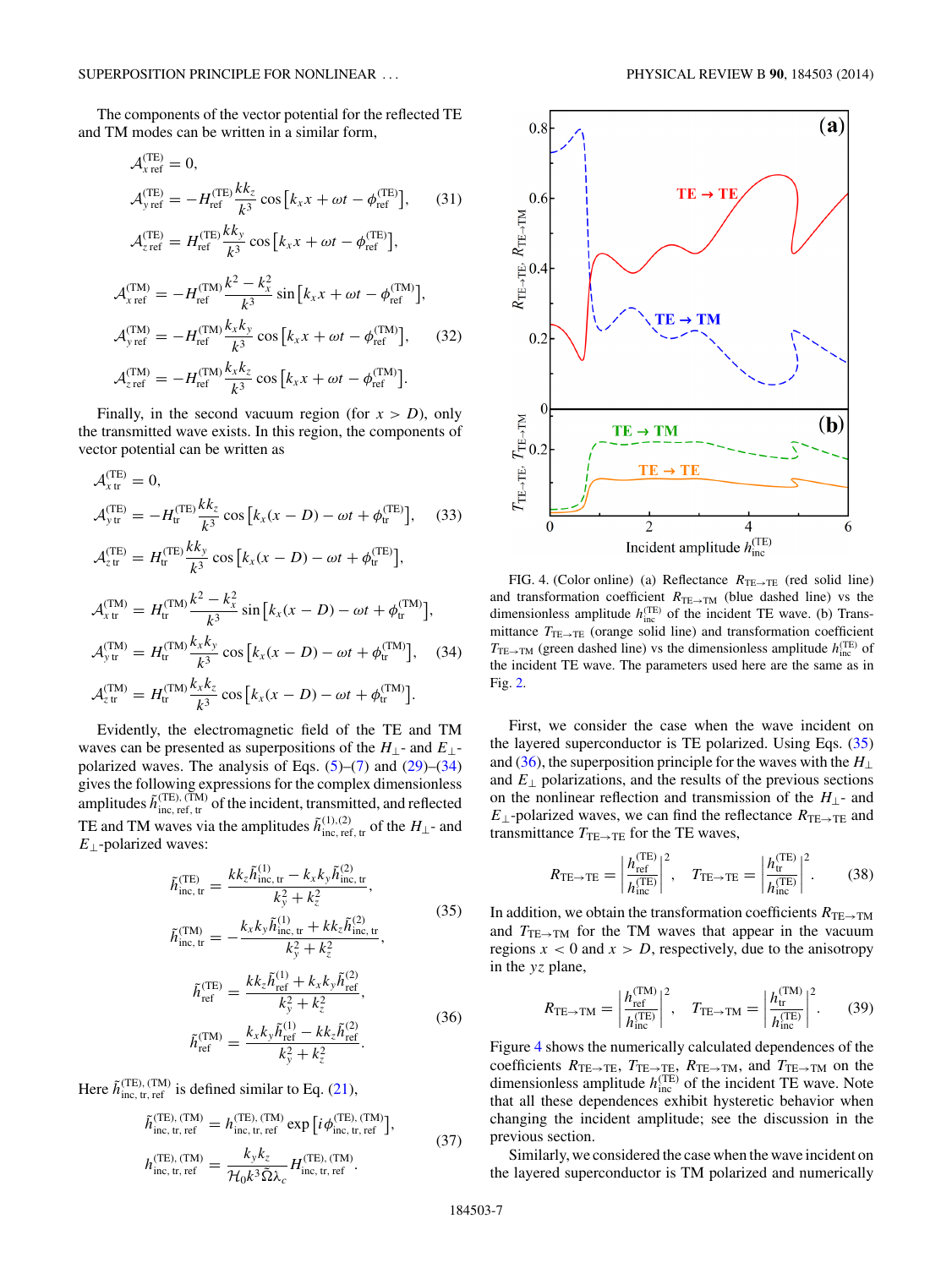<span id="page-7-0"></span>

FIG. 5. (Color online) (a) Reflectance  $R_{TM\rightarrow TM}$  (blue solid line) and transformation coefficient  $R_{TM\rightarrow TE}$  (red dashed line) vs the dimensionless amplitude  $h_{\text{inc}}^{(\text{TM})}$  of the incident TM wave. (b) Transmittance  $T_{\text{TM}\rightarrow\text{TM}}$  (green solid line) and transformation coefficient  $T_{\text{TM}\rightarrow\text{TE}}$  (orange dashed line) vs the dimensionless amplitude  $h_{\text{inc}}^{(\text{TM})}$  of the incident TM wave. The parameters used here are the same as in Fig. [2.](#page-4-0)

calculated the reflectance  $R_{TM\to TM}$  and transmittance  $T_{TM\to TM}$ for the TM waves,

$$
R_{\text{TM}\to\text{TM}} = \left| \frac{h_{\text{ref}}^{(\text{TM})}}{h_{\text{inc}}^{(\text{TM})}} \right|^2,
$$
  

$$
T_{\text{TM}\to\text{TM}} = \left| \frac{h_{\text{tr}}^{(\text{TM})}}{h_{\text{inc}}^{(\text{TM})}} \right|^2,
$$
 (40)

as well as the transformation coefficients  $R_{TM\to TE}$  and  $T_{TM\to TE}$ for the TE waves that appear in the vacuum regions  $x < 0$  and  $x > D$ , respectively,

$$
R_{\text{TM}\rightarrow\text{TE}} = \left| \frac{h_{\text{ref}}^{(\text{TE})}}{h_{\text{inc}}^{(\text{TM})}} \right|^2, \quad T_{\text{TM}\rightarrow\text{TE}} = \left| \frac{h_{\text{tr}}^{(\text{TE})}}{h_{\text{inc}}^{(\text{TM})}} \right|^2.
$$
 (41)

Figure 5 shows the dependences of these coefficients on the dimensionless amplitude  $h_{\text{inc}}^{(\text{TM})}$  of the incident TM wave.

## **V. CONCLUSIONS**

In this paper, we reveal a specific superposition principle valid for *nonlinear* Josephson plasma waves in layered superconductors, which is very unusual for nonlinear media. We have studied theoretically the reflection and transmission of electromagnetic waves through a finite-length layered superconductor placed inside a waveguide with ideal-metal walls. We assume that the superconducting layers are parallel to the waveguide axis. We show that, even in the nonlinear regime, the superposition principle is valid for two waves with mutually orthogonal polarizations matched to the axis which is perpendicular to both the waveguide axis and the crystallographic *c* axis of the superconductor. These two waves do not convert into each other after the reflection from the superconductor, propagate independently, and show principally different behavior. The wave of  $H_{\perp}$  polarization excites a strong shielding current along the crystallographic *ab* plane of the superconductor and therefore reflects nearly completely from the superconductor and excites only an evanescent mode inside it. The wave of *E*<sup>⊥</sup> polarization does not contain the electric field component parallel to both the sample surface and the crystallographic *ab* plane. Therefore, it partially reflects from and partially transmits through the sample. We have studied nonlinear reflection and transmission of the wave with  $E_{\perp}$  polarization and have shown that the transmittance varies from 0 to 1 as the incident wave amplitude changes. We have also studied the nonlinear interaction and mutual transformation of the transverse electric and transverse magnetic modes in layered superconductors.

#### **ACKNOWLEDGMENTS**

We gratefully acknowledge partial support from the RIKEN iTHES project, MURI Center for Dynamic Magneto-Optics, JSPS-RFBR (Japan) Contract No. 12-02-92100, Grant-in-Aid for Scientific Research (S), and the Ukrainian-Japanese project "Josephsonics" (Grant No. 52/417-2013).

- [1] R. Kleiner, F. Steinmeyer, G. Kunkel, and P. Müller, *Phys. Rev.* Lett. **[68](http://dx.doi.org/10.1103/PhysRevLett.68.2394)**, [2394](http://dx.doi.org/10.1103/PhysRevLett.68.2394) [\(1992\)](http://dx.doi.org/10.1103/PhysRevLett.68.2394).
- [2] R. Kleiner and P. Müller, *[Phys. Rev. B](http://dx.doi.org/10.1103/PhysRevB.49.1327)* **[49](http://dx.doi.org/10.1103/PhysRevB.49.1327)**, [1327](http://dx.doi.org/10.1103/PhysRevB.49.1327) [\(1994\)](http://dx.doi.org/10.1103/PhysRevB.49.1327).
- [3] S. Savel'ev, V. A. Yampol'skii, A. L. Rakhmanov, and F. Nori, [Rep. Prog. Phys.](http://dx.doi.org/10.1088/0034-4885/73/2/026501) **[73](http://dx.doi.org/10.1088/0034-4885/73/2/026501)**, [026501](http://dx.doi.org/10.1088/0034-4885/73/2/026501) [\(2010\)](http://dx.doi.org/10.1088/0034-4885/73/2/026501).
- [4] X. Hu and S.-Z. Lin, [Supercond. Sci. Technol.](http://dx.doi.org/10.1088/0953-2048/23/5/053001) **[23](http://dx.doi.org/10.1088/0953-2048/23/5/053001)**, [053001](http://dx.doi.org/10.1088/0953-2048/23/5/053001) [\(2010\)](http://dx.doi.org/10.1088/0953-2048/23/5/053001).
- [5] S. Sakai, P. Bodin, and N. F. Pedersen, [J. Appl. Phys.](http://dx.doi.org/10.1063/1.353095) **[73](http://dx.doi.org/10.1063/1.353095)**, [2411](http://dx.doi.org/10.1063/1.353095) [\(1993\)](http://dx.doi.org/10.1063/1.353095).
- [6] S. N. Artemenko and S. V. Remizov, [JETP Lett.](http://dx.doi.org/10.1134/1.567609) **[66](http://dx.doi.org/10.1134/1.567609)**, [853](http://dx.doi.org/10.1134/1.567609) [\(1997\)](http://dx.doi.org/10.1134/1.567609).
- [7] [S. N. Artemenko and S. V. Remizov,](http://dx.doi.org/10.1016/S0921-4534(01)00670-0) Physica C (Amsterdam, Neth.) **[362](http://dx.doi.org/10.1016/S0921-4534(01)00670-0)**, [200](http://dx.doi.org/10.1016/S0921-4534(01)00670-0) [\(2001\)](http://dx.doi.org/10.1016/S0921-4534(01)00670-0).
- [8] [Ch. Helm, J. Keller, Ch. Peris, and A. Sergeev,](http://dx.doi.org/10.1016/S0921-4534(01)00645-1) Physica C (Amsterdam, Neth.) **[362](http://dx.doi.org/10.1016/S0921-4534(01)00645-1)**, [43](http://dx.doi.org/10.1016/S0921-4534(01)00645-1) [\(2001\)](http://dx.doi.org/10.1016/S0921-4534(01)00645-1).
- [9] Ju H. Kim and J. Pokharel, [Physica C \(Amsterdam, Neth.\)](http://dx.doi.org/10.1016/S0921-4534(02)02015-4) **[384](http://dx.doi.org/10.1016/S0921-4534(02)02015-4)**, [425](http://dx.doi.org/10.1016/S0921-4534(02)02015-4) [\(2003\)](http://dx.doi.org/10.1016/S0921-4534(02)02015-4).
- [10] S. Savel'ev, A. L. Rakhmanov, V. A. Yampol'skii, and F. Nori, [Nat. Phys.](http://dx.doi.org/10.1038/nphys358) **[2](http://dx.doi.org/10.1038/nphys358)**, [521](http://dx.doi.org/10.1038/nphys358) [\(2006\)](http://dx.doi.org/10.1038/nphys358).
- [11] V. A. Yampol'skii, S. Savel'ev, A. L. Rakhmanov, and F. Nori, [Phys. Rev. B](http://dx.doi.org/10.1103/PhysRevB.78.024511) **[78](http://dx.doi.org/10.1103/PhysRevB.78.024511)**, [024511](http://dx.doi.org/10.1103/PhysRevB.78.024511) [\(2008\)](http://dx.doi.org/10.1103/PhysRevB.78.024511).